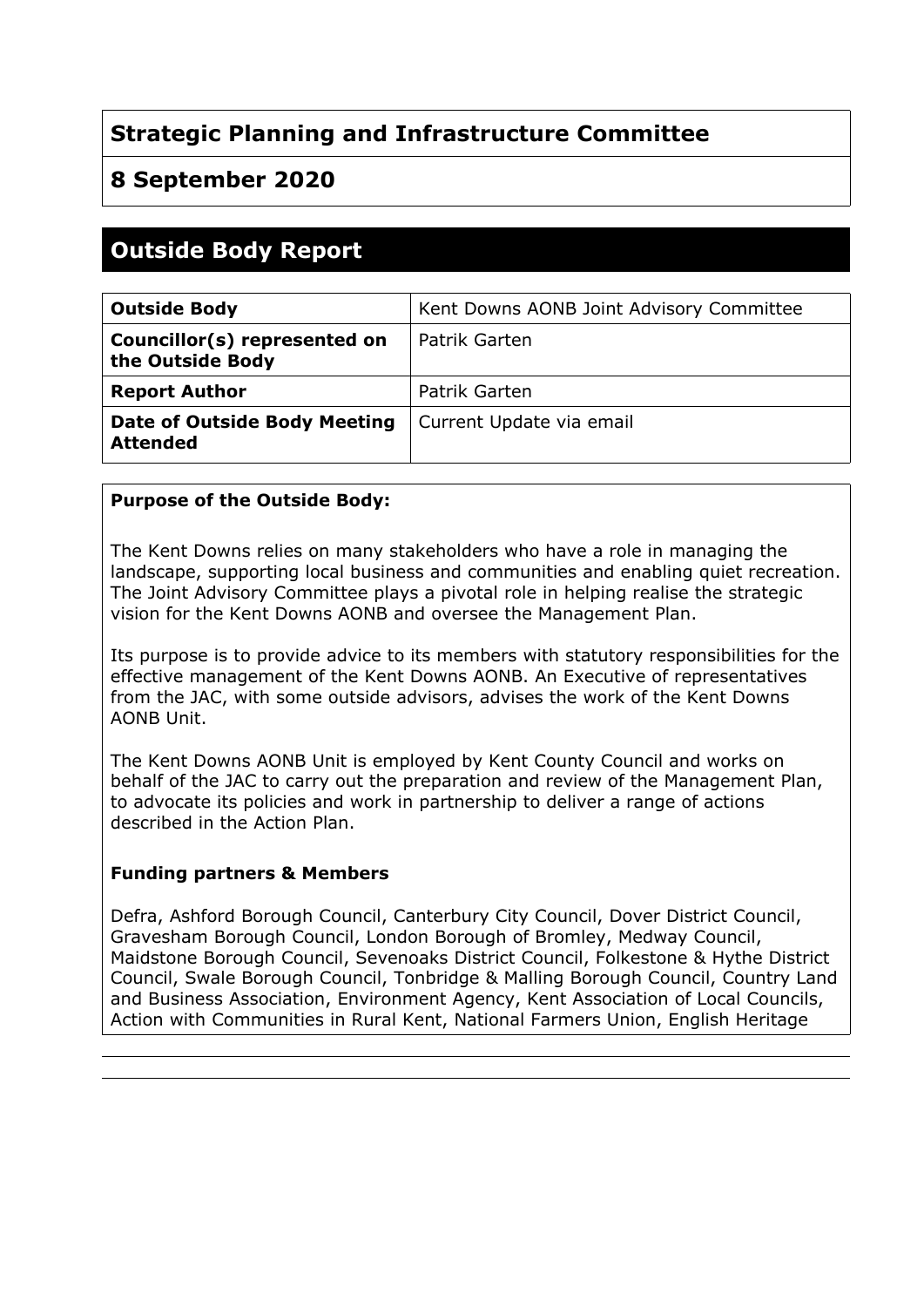# **Update from the AONB Unit to all JAC members:**

## **AONB Management Plan Consultation live from 14th July.**

There have been several delays to the management plan consultation process, but the consultation commenced on the  $14<sup>th</sup>$  of July and closed on the  $7<sup>th</sup>$  of September – a consultation period in line with the advice of the JAC.

A (virtual) JAC meeting will be arranged when the consultation responses have been received.

# **Experience Project Commencing Work**

The AONB Unit have recruited two new members of the team who will be helping us deliver this exciting €3.2m sustainable tourism project in the Kent Downs AONB and along the North Downs Way. Early action includes:

- North Downs Way long distance riders' route feasibility work for surface and status upgrades for improved access
- North Downs Way signage audit on the Canterbury to Dover Via Francigena pilgrim route section
- Market research on the European pilgrim market and development for Kent
- Information film on how to use Public Rights of Way (PRoW) responsibly
- Training for businesses and guides in PRoW guided walks Gravesham pilot
- North Downs Way Surrey Section Arts Installation a pilot for the Kent section
- **Darent Valley Landscape Partnership Scheme – Rescheduling**

There has been a lot of work going on to reschedule the delivery and spend profile of the Darent Valley Landscape Partnership Scheme. This is a £4.5m scheme which was gearing up to deliver a lot of our public engagement and practical landscape management and enhancement work this year. Clearly Covid has significantly delayed this and so the Unit have requested (and expect to receive) an 18-month scheme extension but much of the scale of the scheme remains in place. Some of our projects have been redefined so that they respond to the impacts of Covid and all will be taken forward in a way that is as safe as it can be and within Government guidelines.

## **Kent Downs AONB Tests and Trials**

As previously reported, the AONB Unit are running 3 'Tests and Trials' for Defra, these are in support of developing the new Environmental Land Management (ELM) Scheme which will frame how, in the order of £3.5bn, is spent each year supporting farmers and land managers to deliver 'public goods' (defined as; 'Thriving Plants and Wildlife, Clean and Plentiful Water; Beauty, Heritage and Engagement; Mitigation and adaptation to Climate Change, Protection from and Mitigation of hazards and Clean Air').

The first Tests and Trial is focusing on **enhancing access to the landscape** – this will focus on supporting farmers and land managers who are willing to increase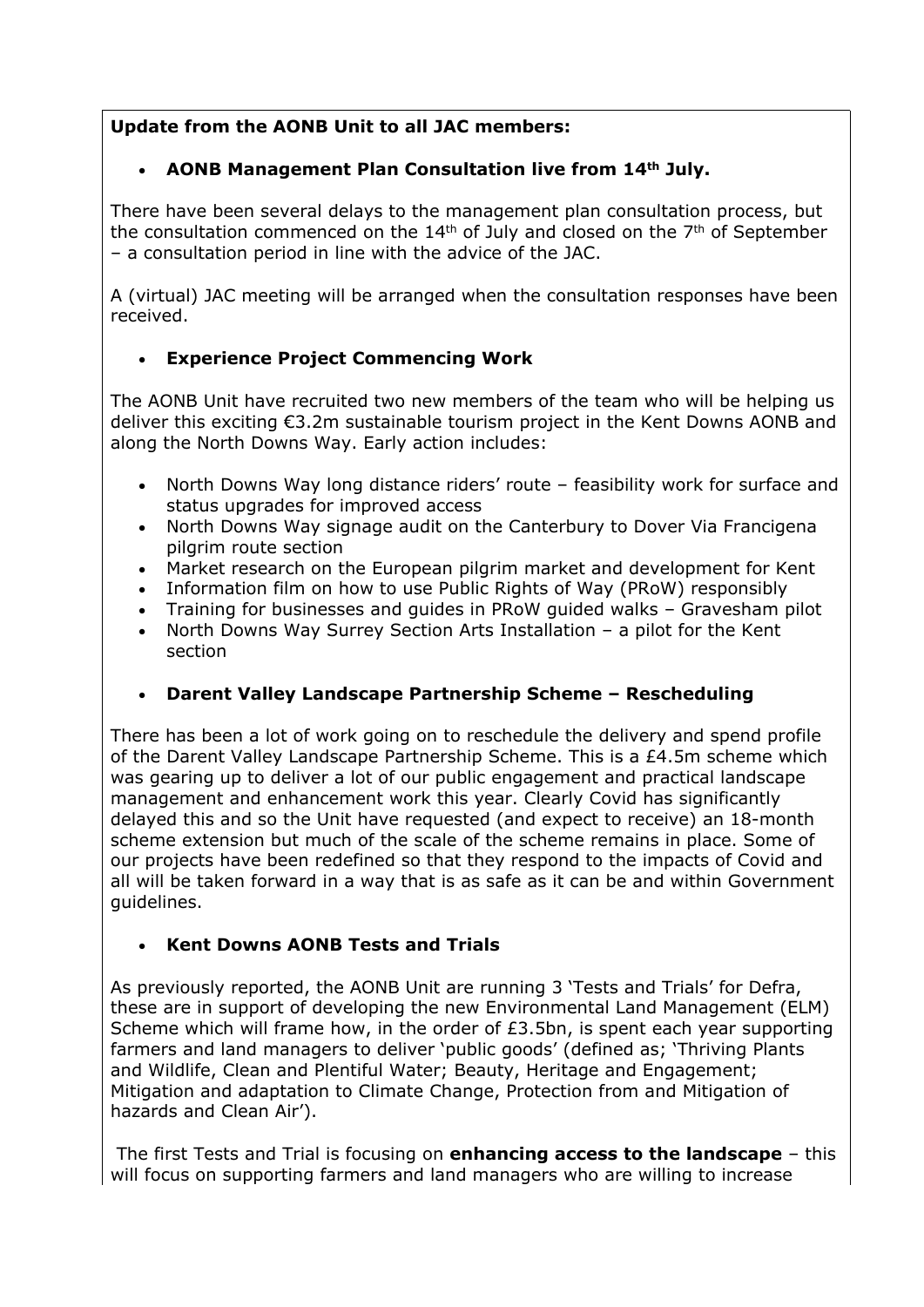access on their land and supporting a wider diversity to access the countryside in a responsible and valued way.

The second Test and Trial is focusing on the burgeoning number of **vineyards** in the Kent Downs and elsewhere. As part of this work we have found that nearly 1/5th of all vineyards by area in England are in the Kent Downs AONB and planting is continuing. We are seeking ways to enhance the wildlife and landscape value of the vineyards and increase public access where appropriate.

The third Test and Trial is working on **Natural Drought and Flood Management** and seeking interventions to make this, nature based solution to the impacts of climate change, more effective and for it to secure other benefits (for example also enhancing landscape character).

## **Positive Planning role.**

The AONB Unit continues to be active on their positive planning role; the focus is currently on emerging Local Plans with potential implications for the AONB. The Unit always tries to engage at the initial stages of the Local Plan process and work closely with the policy teams to ensure AONB matters are agreed early on.

The AONB Unit are also working closely with Highways England on major Highways Schemes including the Lower Thames Crossing – which has major implications for the AONB; J5 of the M2 – a Public Inquiry has been re-scheduled and the A2 Dover Access - preliminary discussions.

The AONB Unit are working on an update Landscape Design Handbook and hope to bring a draft to the JAC soon.

#### **Kent Downs AONB and the Covid Recovery.**

The AONB Unit have been very active in working at a County (Kent Recovery Plan), SELEP and national level (Defra) to seek to secure recovery funding that would benefit the AONB. They have also worked closely with colleagues at KCC to promote principles for a green recovery which are being fed into the Kent Resilience Forum's Renewal and Resilience Plan. This is a very fast-moving area of work and whether this work is effective at securing new investment or in greening the recovery is uncertain. They have specifically promoted a delegated **Green Recovery Fund** (based on the Sustainable Development Fund they used to run). This would be focused on green jobs and growth. They have also advocated the **acceleration of the delivery of the [Landscape](https://mail.midkent.gov.uk/owa/redir.aspx?REF=b14LCEtctPCDbf0U51GYU01ij0g8qHWGRDGMfx_W17vWzdPKoSLYCAFodHRwczovL3d3dy5nb3YudWsvZ292ZXJubWVudC9wdWJsaWNhdGlvbnMvZGVzaWduYXRlZC1sYW5kc2NhcGVzLW5hdGlvbmFsLXBhcmtzLWFuZC1hb25icy0yMDE4LXJldmlldw..) review,** especially where it will deliver jobs and sustainable economic growth in the AONB context. Finally, they have been developing and submitting 'shovel ready projects' through a number of routes.

#### **Undergrounding of overhead electricity cables**

This valuable work continues. The Unit are working in partnership with UK Power Networks on 6 schemes in the AONB. All of these have been approved by the Steering Group and are in the wayleave negotiation process. It is likely that no practical work on these schemes will be achieved this year, so we will be looking at 2021 for work to happen on the ground. A new scheme near Swingfield has been approved; this is a 5.4km/ £600 000 scheme which will enhance the landscape